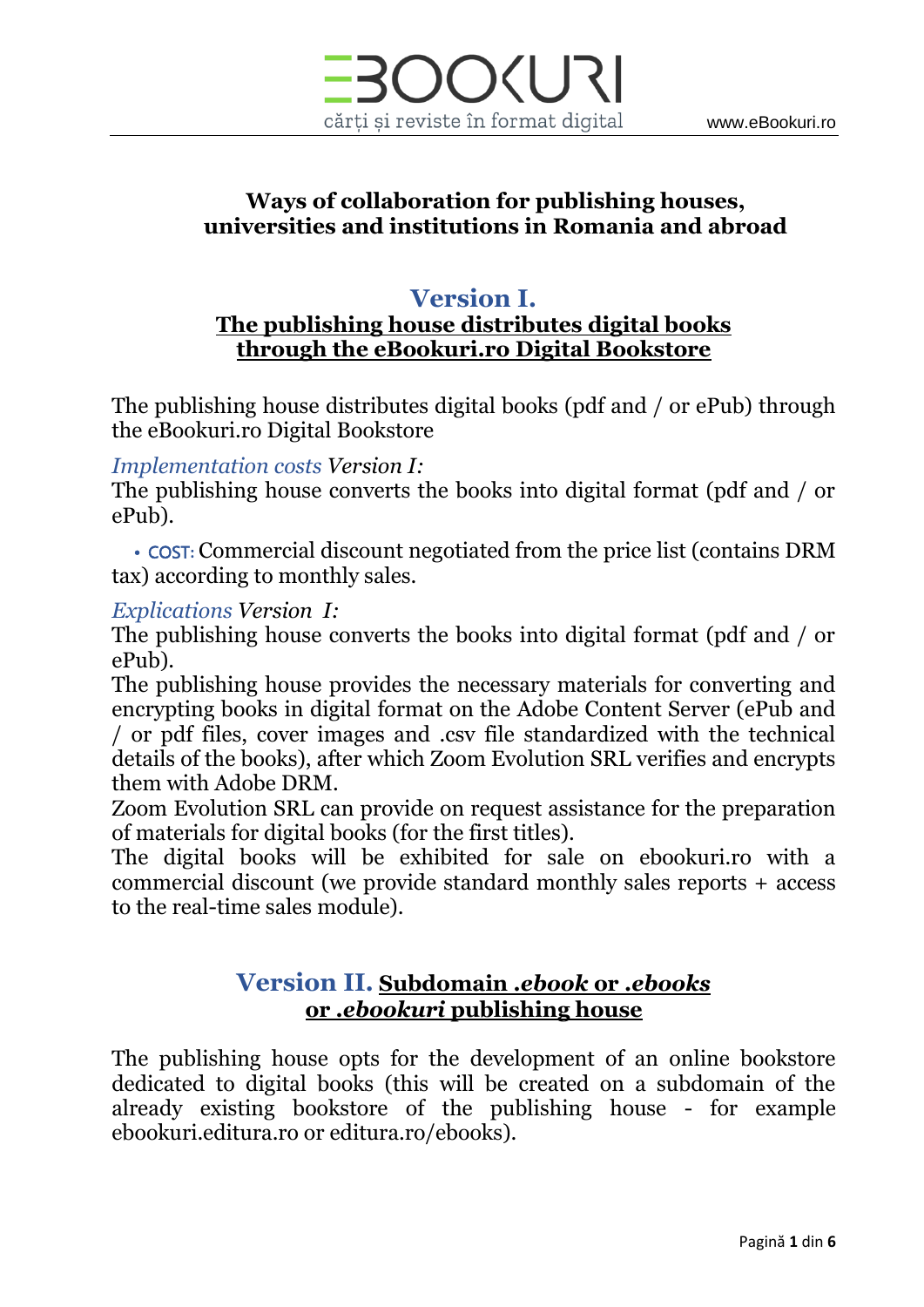

The sale of digital books is done in the subdomain of the publishing house:

• COST: Monthly subscription  $+$  % from the list price  $+$  monthly DRM tax according to sales or Monthly subscription + monthly DRM tax according to sales.

#### *Technical data Version II:*

The subscription costs include: Hosting (10 GB) on a dedicated server (features 64 GB RAM, 1 SSD RAID, 1 Gb / s Internet access); licensed control panel type CPanel; CloudLinux; Daily backup; Bookstore update and maintenance; Implemented SEO automation and optimization software; Technical assistance 2 hours / subscription.

#### *Implementation costs Version II:*

Design, implementation, payment methods, etc., technical assistance included 2 hours, personal training 3 hours, etc. For the implementation services, the invoice with the implementation fee is issued upon signing the contract.

The maximum implementation and launch period of the digital bookstore is 3 months from the signing of the contract.

The monthly subscription and the invoice will be issued from the launch date of the digital bookstore.

### *Explanations Version II:*

The publishing house inserts the necessary materials and technical data of the digital books (with the ISBN corresponding to the digital format pdf and/ or ePub) in its own book store. The publishing house uploads the materials needed to convert and encrypt the books in digital format to the Google Drive account dedicated to the publishing house (ePub and / or pdf files, cover images and standardized .csv file with the technical details of the books).

The digital books will be exhibited for sale on ebookuri.ro with a negotiated commercial discount. The publishing house receives monthly standard sales reports + access to the real-time sales module.

### **Version III. Turnkey online bookstore with the sale of printed and digital books**

The publishing house chooses the option of creating an online bookstore for the sale of both printed and digital books (for example, the bookstore ideeaeuropeana.ro + blog).

Integral platform for the sale of printed and digital books.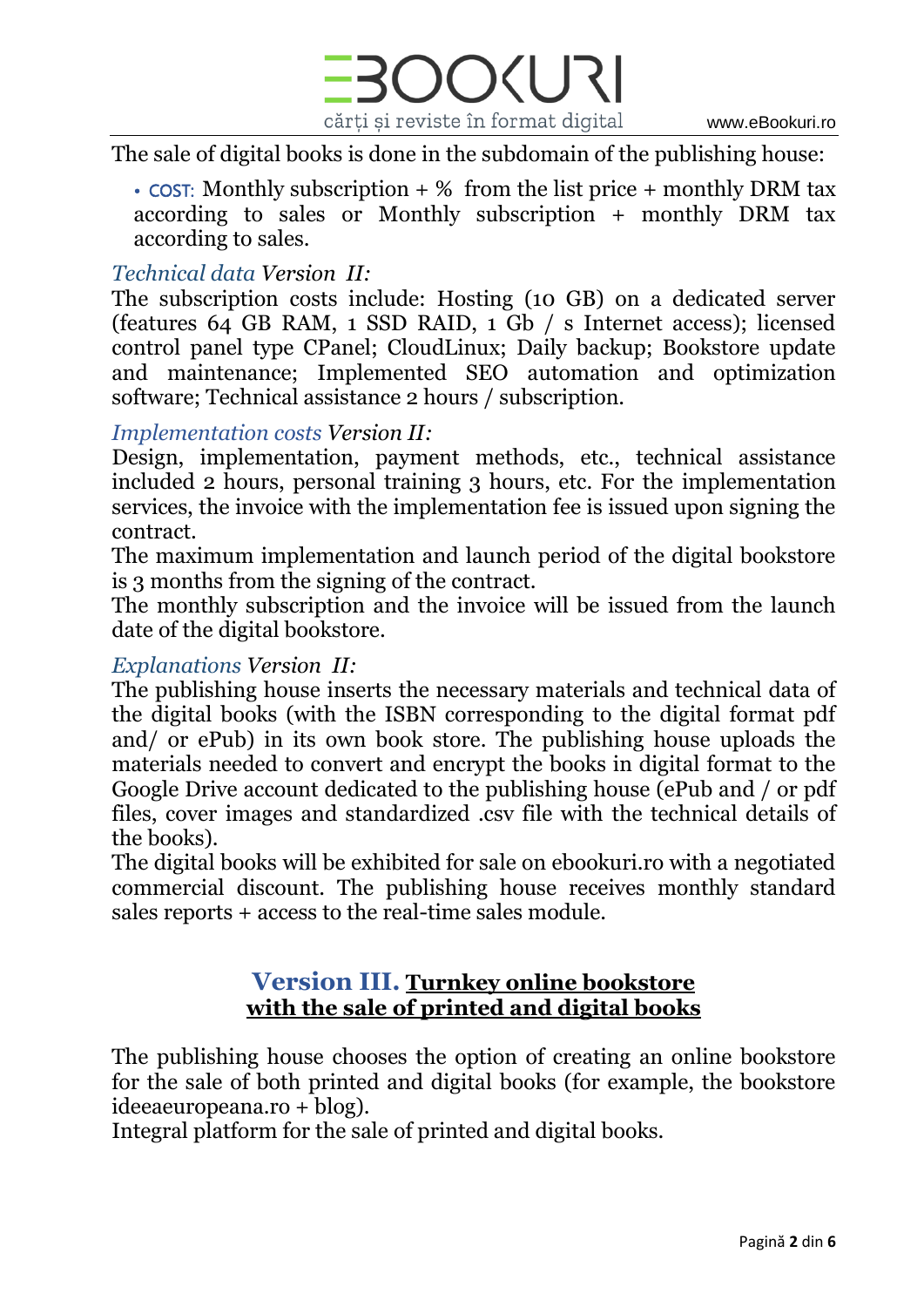

• COST: Monthly subscription  $+$  % from the price list only from digital books + monthly DRM tax according to sales or Monthly subscription + monthly DRM tax according to sales.

### *Technical data Version III:*

The subscription costs include: Hosting (15 GB) on a dedicated server (features 64 GB RAM, SSD RAID 1, 1 Gb / s Internet access); CPanel licensed control panel type; CloudLinux; Daily backup; Bookstore update and maintenance; Implemented SEO automation and optimization software; Technical assistance 2 hours / subscription.

### *Implementation costs Version III:*

Design, implementation, payment methods, technical assistance 2 hours, personal training 3 hours, etc. For the implementation services, the invoice with the implementation fee is issued upon signing the contract.

The maximum implementation and launch period of the digital bookstore is 3 months upon signing of the contract.

The monthly subscription and the invoice will be issued from the launch date of the digital bookstore.

#### *Explanations Version III:*

The publishing house inserts the necessary technical data of the printed and /or digital books (title, author, domain, collection, the ISBN corresponding to the printed and digital format, description, cover, etc.) in the newly own made bookstore.

The publishing house uploads the materials needed to convert and encrypt the books in digital format to the Google Drive account dedicated to the publishing house (ePub and / or pdf files, cover images and standardized .csv file with the technical details of the books).

The digital books will be also exhibited for sale on ebookuri.ro with a negotiated commercial discount. The publishing house receives monthly standard sales reports + access to the real-time sales module.

### **Version IV. Implementing the eBooks sales mode**

The publishing house implements the sales mode for digital books on its own site / bookstore and with a link to our DRM server (we offer technical advice for building connection links with our DRM server).

The sale of digital books is carried out on the publishing house's own book library (the necessary systems are created by the publishing house).

• COST**:** % negotiated commercial discount from the list price + monthly DRM tax according to sales.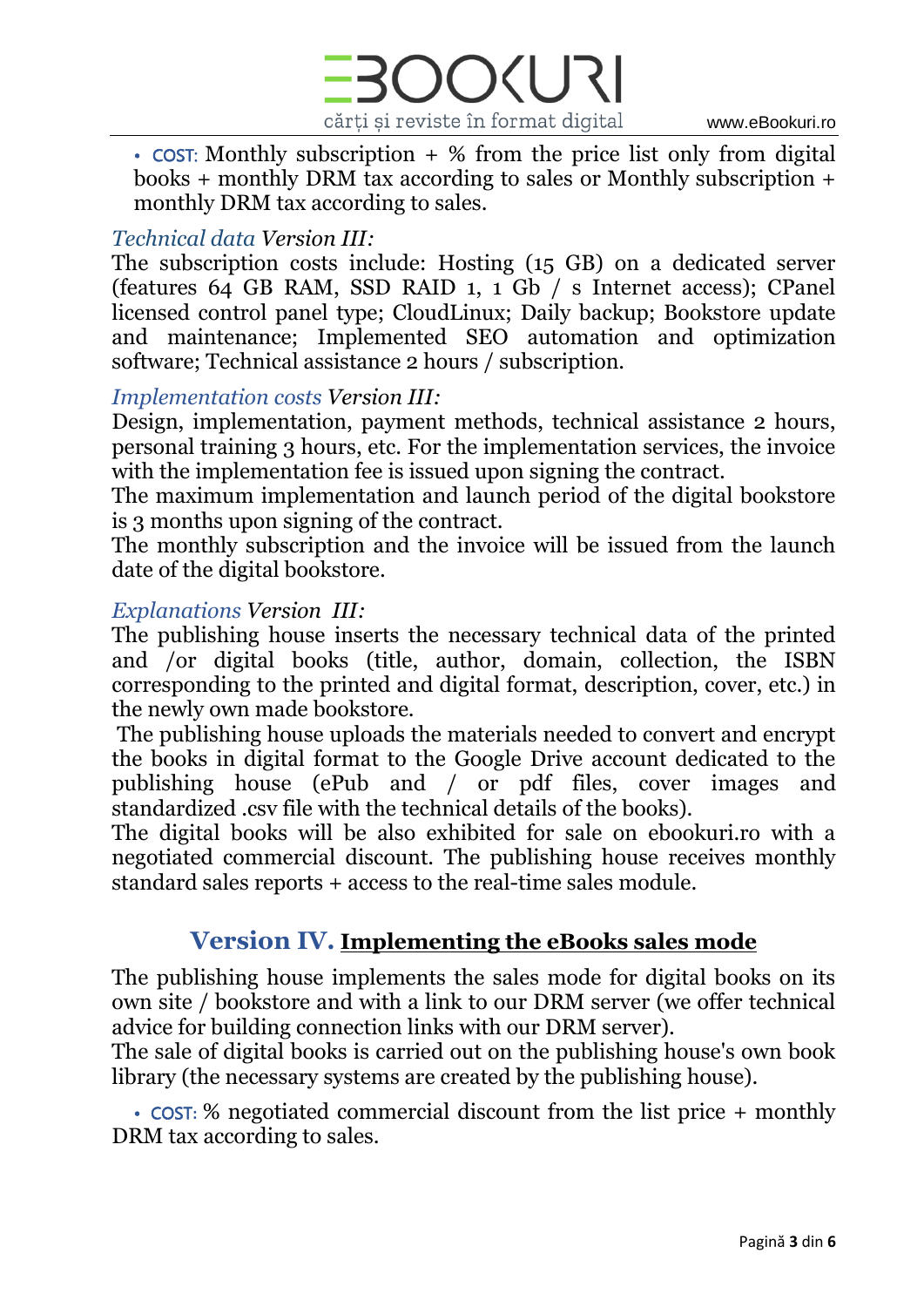

#### *Implementation costs Version IV:*

Consultancy for the construction of connection links with our DRM server (includes 3 hours technical assistance). For the consulting services, the invoice with the implementation fee is issued at the signing of the contract.

#### *Explanations Version IV:*

The publishing house inserts the necessary technical data of the digital books (with the ISBN corresponding to the digital format) on its own library. The publishing house provides the materials needed to convert and encrypt the books in digital format on Google Drive (ePub and / or pdf files, cover images and .csv file standardized with the technical details of the books). The digital books will also be exhibited for sale on ebookuri.ro with a negotiated commercial discount (we provide standard monthly sales reports + access to the real-time sales module.

### **Version IV+:**

# **Version IV** + **Adobe Content Server application subscription**

*This option is only recommended for publishing houses that have employees in the technical team with an advanced degree of IT experience.* The only difference from **Version IV** is that the publishing house uploads the book materials directly to the ACS application platform, instead of uploading them to Google Drive.

Otherwise, all options are the same: the publishing house implements the sales module for digital books on its own site / bookstore and linked to our DRM server, and the sale of digital books is carried out on the publishing house's own book library (the necessary systems are created by the publishing house).

In addition, the publishing house also has access to the Adobe Content Server application for encrypting Adobe DRM digital books.

 $\cdot$  cost: Monthly subscription  $+$  % negotiated commercial discount of the list price + monthly DRM tax according to sales (+extra storage charges, if any) or Monthly subscription + monthly DRM tax according to sales (+extra storage charges, if any)

#### *Technical data Version IV+:*

Dedicated access to the Adobe Content Server application via username and password.

The maximum storage capacity is within the limit of 10 GB, included in the subscription; for extra storage, the costs are 3 Euro / 1GB per month.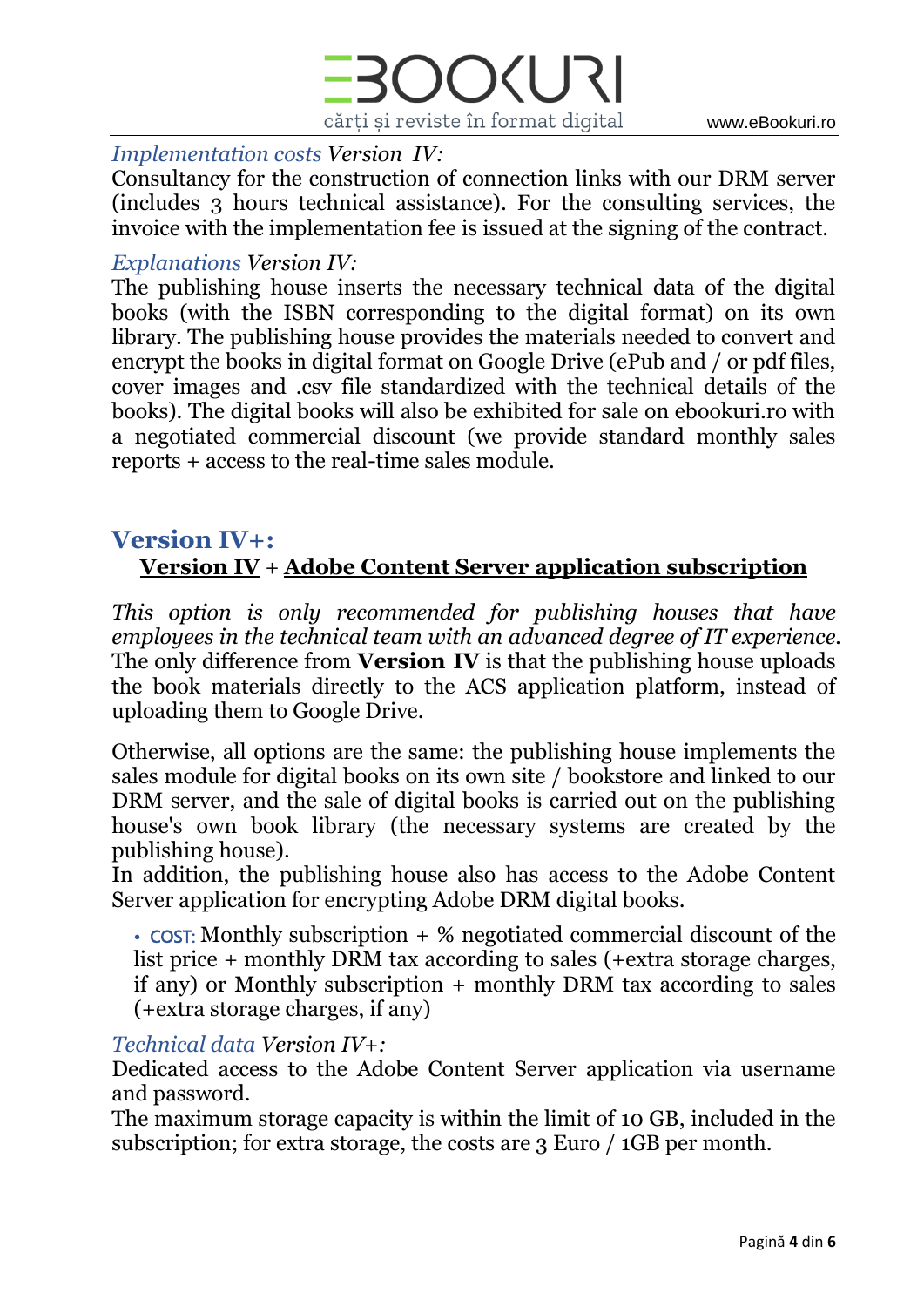



### *Implementation costs Version IV+:*

Consultancy for the construction of connection links with our DRM server (including 3 hours technical assistance). For the consulting services, the invoice with the consulting fee is issued at the signing of the contract.

### *Explanations Version IV+:*

The publishing house converts the books into digital format (pdf and / or ePub).

The publishing house inserts the necessary technical data of the digital books (with the ISBN corresponding to the digital format) in its own book library.

The publishing house provides the necessary materials to convert and encrypt books in digital format on the Adobe Content Server (ePub and / or pdf files, cover images and .csv file standardized with the technical details of the books), after which Zoom Evolution SRL verifies and encrypts them with Adobe DRM.

The digital books will be exhibited for sale on ebookuri.ro with a negotiated commercial discount (we provide standard monthly sales reports + access to the real-time sales module.

### **Note:**

1) For each version / collaboration are negotiable.

2)For information on implementation costs - consultancy and the value of the subscription for each mode / variant of collaboration, please contact us:

Tel/fax: 4021-212.56.92 E-mail: [contact@ebookuri.ro](mailto:contact@ebookuri.ro)

# **Preparation of digital materials**

– for all collaboration versions –

The materials for digital format (pdf and / or ePub, cover 1 and technical data) are uploaded to the dedicated Google Drive account, according to the "Preparation and referral guide of the materials".

Filling up the file with technical data contains: Title, Author, Publishing House, Domain / Collection, Distinctive ISBN for ePub and PDF format, Description, List price.

If the publishing house does not know the procedure for preparing the materials for the digital format, Zoom Evolution SRL can provide you with a training for the publishing house staff.

Zoom Evolution SRL can provide on request assistance for the preparation of materials for digital books (for the first titles).